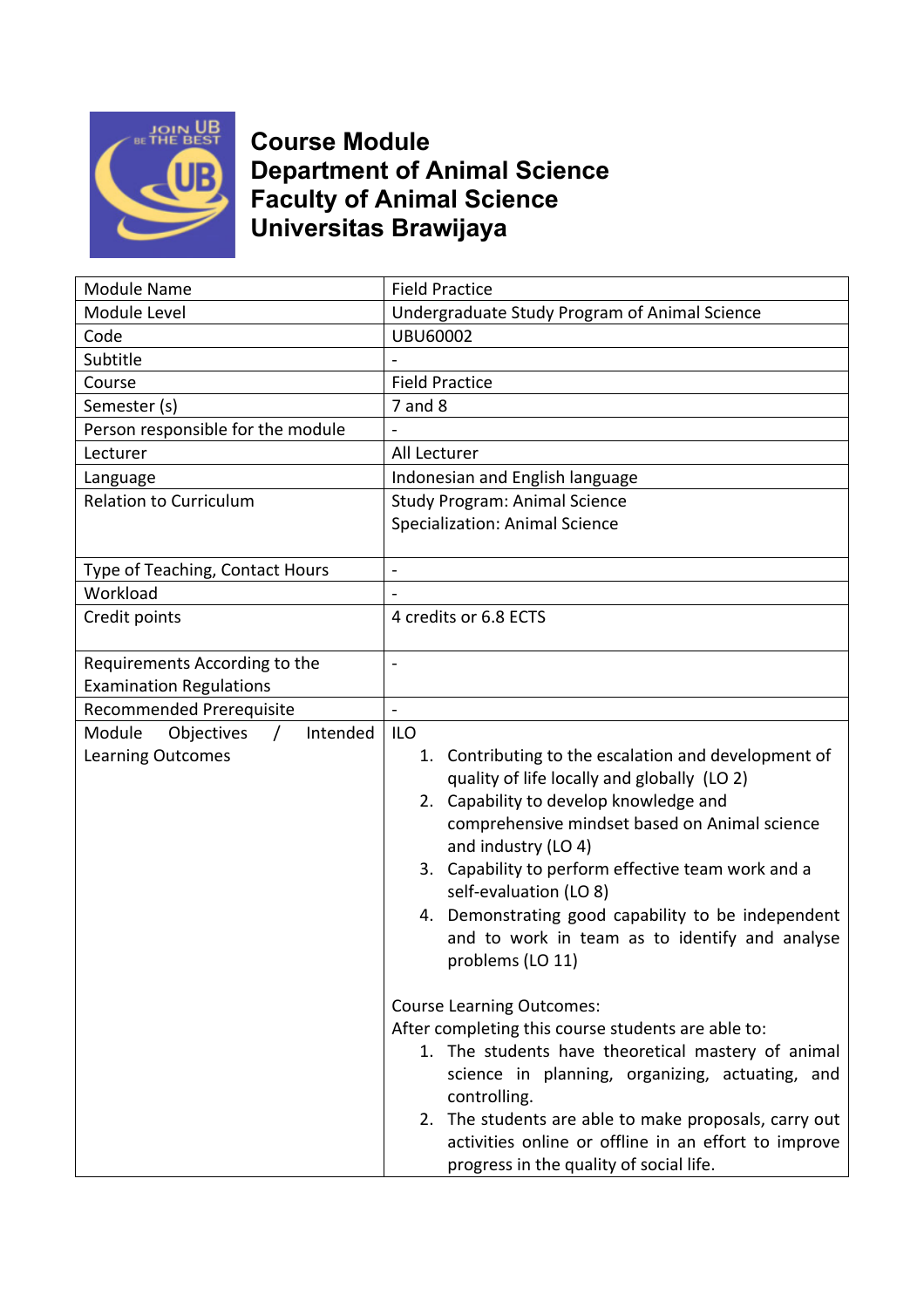|                                                                       | 3. The students are able to show practical work in the<br>offline<br>online<br>field<br>both<br>and<br>based<br>on<br>predetermined procedures.<br>4. The students are able to compile field practice<br>reports in groups and communicate with the<br>guidance of the lecturer.<br>5. The students are able to present and defend<br>scientific arguments on the results of thinking,<br>concepts, implementation, and results of the<br>analysis in writing and oral |
|-----------------------------------------------------------------------|------------------------------------------------------------------------------------------------------------------------------------------------------------------------------------------------------------------------------------------------------------------------------------------------------------------------------------------------------------------------------------------------------------------------------------------------------------------------|
|                                                                       | Objectives:<br>Field Practice courses can be carried out in agencies<br>/companies or literature studies related to the<br>profiles/competencies of graduates to be achieved by the<br>Animal Husbandry Study Program and performed by<br>students under the guidance of lecturers determined by<br>the faculty.                                                                                                                                                       |
|                                                                       | Knowledge:<br>The students have theoretical mastery of animal science in<br>planning, organizing, actuating, and controlling                                                                                                                                                                                                                                                                                                                                           |
|                                                                       | <b>Skills</b><br>Cognitive<br>The students are able to compile field practice reports in<br>groups and communicate with the guidance of the<br>lecturer.                                                                                                                                                                                                                                                                                                               |
|                                                                       | Phsycomotoric<br>The students are able to make proposals, carry out<br>activities online or offline in an effort to improve progress<br>in the quality of social life.                                                                                                                                                                                                                                                                                                 |
|                                                                       | Competences<br>The students are able to present and defend scientific<br>arguments on the results of thinking, concepts,<br>implementation, and results of the analysis in writing and<br>oral                                                                                                                                                                                                                                                                         |
| Content                                                               | The topics include:<br>1. Determination of the location and supervisor<br>Preparation of TOR<br>2.<br>3. Preparation of proposals under the guidance of<br>lecturers<br>4. Implementation of internships or literature studies<br>5. Making reports on the results of internships or<br>literature studies under the guidance of lecturers<br>6. Field Practice Examination                                                                                            |
| <b>Study and Examination Requirements</b><br>and Forms of Examination | Proposal 20%<br>Implementation 15%                                                                                                                                                                                                                                                                                                                                                                                                                                     |